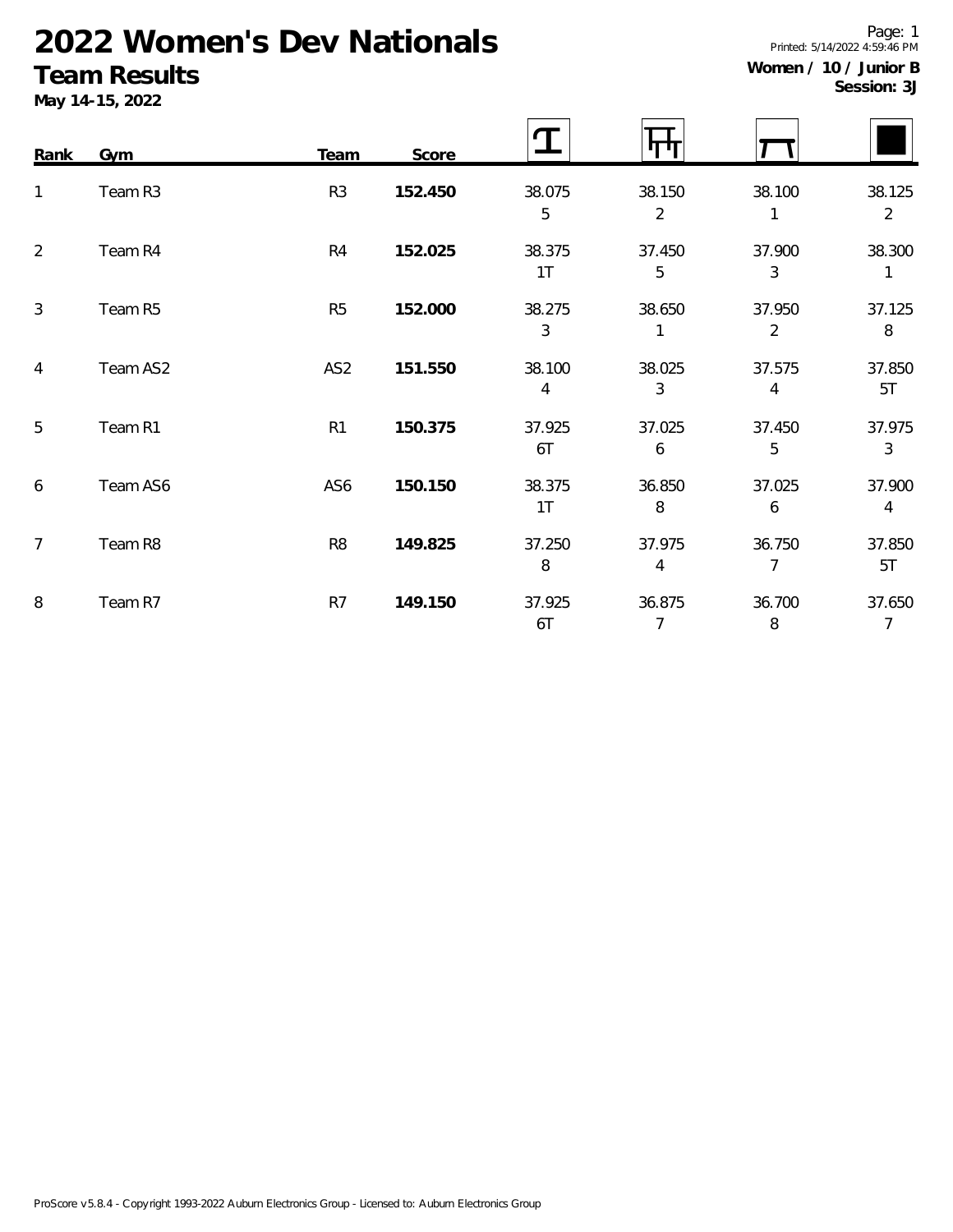#### **2022 Women's Dev Nationals Meet Results**

**Gym**

Ascend Gym WA

**May 14-15, 2022**

Judge's Signatures Page: 1 Printed: 5/14/2022 4:59:53 PM **Women / 10 / Junior B Session: 3J**

|                |     | Ascend Gym WA                       | 15T            | 5            |              | 4T           | $\mathbf{1}$             |
|----------------|-----|-------------------------------------|----------------|--------------|--------------|--------------|--------------------------|
| $\overline{2}$ | 747 | Dulcy Caylor<br>World Champions TX  | 9.650<br>4T    | 9.725<br>4   | 9.625<br>2   | 9.400<br>23T | 38.400<br>2              |
| 3              | 304 | Haley Mustari<br>Dynamo Gym OK      | 9.500<br>17T   | 9.750<br>2T  | 9.550<br>5T  | 9.400<br>23T | 38.200<br>3              |
| 4T             | 232 | Lili Cosman<br>Capital City MI      | 9.575<br>$10*$ | 9.625<br>6T  | 9.550<br>5T  | 9.375<br>27T | 38.125<br>4T             |
| 4T             | 370 | Ly Bui<br><b>GAGE MO</b>            | 9.575<br>$10*$ | 9.600<br>9T  | 9.475<br>9T  | 9.475<br>14T | 38.125<br>4T             |
| 6              | 305 | CaMarah Williams<br>EDGE Gym MO     | 9.700<br>1T    | 9.150<br>31  | 9.475<br>9T  | 9.775        | 38.100<br>6              |
| 7              | 566 | Addie Sarisky<br>Olympic Dreams OH  | 9.250<br>38T   | 9.750<br>2T  | 9.475<br>9T  | 9.475<br>14T | 37.950<br>$\overline{7}$ |
| 8              | 418 | Sevana Kasparian<br>Gym Olympica CA | 9.475<br>20T   | 9.625<br>6T  | 9.475<br>9T  | 9.350<br>29T | 37.925<br>8              |
| 9              | 216 | Kelise Woolford<br>Buckeye Gym OH   | 9.550<br>14    | 9.775<br>1   | 9.575<br>4   | 9.000<br>51  | 37.900<br>9              |
| 10             | 528 | Shea Orlando<br>Metroplex TX        | 9.275<br>36T   | 9.375<br>19  | 9.500<br>7T  | 9.600<br>4T  | 37.750<br>10             |
| 11T            | 705 | Allison Cucci<br>Twin City Twist MN | 9.650<br>4T    | 9.525<br>11  | 8.875<br>41T | 9.625<br>3   | 37.675<br>11T            |
| 11T            | 660 | Shyla Bhatia<br>Silvia's Gym PA     | 9.450<br>24T   | 9.350<br>20T | 9.275<br>25T | 9.600<br>4T  | 37.675<br><b>11T</b>     |
| 13T            | 303 | Presley Duke<br>Dynamo Gym OK       | 9.650<br>4T    | 9.250<br>27T | 9.150<br>31  | 9.600<br>4T  | 37.650<br>13T            |
| 13T            | 699 | Christina Shelton<br>Top Notch GA   | 9.525<br>15T   | 9.500<br>12T | 9.275<br>25T | 9.350<br>29T | 37.650<br><b>13T</b>     |
| 15             | 329 | Sadie Jane Berry                    | 9.075          | 9.600        | 9.300        | 9.475        | 37.450                   |

|            |     | World Champions TX                       | 4T             | 4                     | 2                   | 23T                     | $\overline{2}$           |
|------------|-----|------------------------------------------|----------------|-----------------------|---------------------|-------------------------|--------------------------|
| 3          | 304 | Haley Mustari<br>Dynamo Gym OK           | 9.500<br>17T   | 9.750<br>2T           | 9.550<br>5T         | 9.400<br>23T            | 38.200<br>3              |
| 4T         | 232 | Lili Cosman<br>Capital City MI           | 9.575<br>$10*$ | 9.625<br>6T           | 9.550<br>5T         | 9.375<br>27T            | 38.125<br>4T             |
| 4T         | 370 | Ly Bui<br><b>GAGE MO</b>                 | 9.575<br>$10*$ | 9.600<br>9T           | 9.475<br>9T         | 9.475<br><b>14T</b>     | 38.125<br>4T             |
| 6          | 305 | CaMarah Williams<br>EDGE Gym MO          | 9.700<br>1T    | 9.150<br>31           | 9.475<br>9T         | 9.775<br>$\mathbf{1}$   | 38.100<br>6              |
| 7          | 566 | Addie Sarisky<br>Olympic Dreams OH       | 9.250<br>38T   | 9.750<br>2T           | 9.475<br>9T         | 9.475<br><b>14T</b>     | 37.950<br>$\overline{7}$ |
| 8          | 418 | Sevana Kasparian<br>Gym Olympica CA      | 9.475<br>20T   | 9.625<br>6T           | 9.475<br>9T         | 9.350<br>29T            | 37.925<br>8              |
| 9          | 216 | Kelise Woolford<br>Buckeye Gym OH        | 9.550<br>14    | 9.775<br>$\mathbf{1}$ | 9.575<br>4          | 9.000<br>51             | 37.900<br>9              |
| 10         | 528 | Shea Orlando<br>Metroplex TX             | 9.275<br>36T   | 9.375<br>19           | 9.500<br>7T         | 9.600<br>4T             | 37.750<br>10             |
| 11T        | 705 | Allison Cucci<br>Twin City Twist MN      | 9.650<br>4T    | 9.525<br>11           | 8.875<br>41T        | 9.625<br>3              | 37.675<br>11T            |
| 11T        | 660 | Shyla Bhatia<br>Silvia's Gym PA          | 9.450<br>24T   | 9.350<br>20T          | 9.275<br>25T        | 9.600<br>4T             | 37.675<br>11T            |
| 13T        | 303 | Presley Duke<br>Dynamo Gym OK            | 9.650<br>4T    | 9.250<br>27T          | 9.150<br>31         | 9.600<br>4T             | 37.650<br>13T            |
| 13T        | 699 | Christina Shelton<br>Top Notch GA        | 9.525<br>15T   | 9.500<br>12T          | 9.275<br>25T        | 9.350<br>29T            | 37.650<br>13T            |
| 15         | 329 | Sadie Jane Berry<br>Everest Gym NC       | 9.075<br>52T   | 9.600<br>9T           | 9.300<br>22T        | 9.475<br>14T            | 37.450<br>15             |
| 16         | 122 | Keira Lebovitz<br>Airborne CA            | 9.425<br>30    | 9.400<br><b>16T</b>   | 8.850<br>43         | 9.650<br>$\overline{2}$ | 37.325<br>16             |
| 17         | 491 | <b>Lindsey Merdes</b><br>LaFleur Acad WI | 9.325<br>33    | 9.100<br>32T          | 9.425<br><b>14T</b> | 9.425<br><b>19T</b>     | 37.275<br>17             |
| <b>18T</b> | 590 | McKinley James<br>Pearland Elite TX      | 9.650<br>4T    | 9.350<br>20T          | 8.950<br>37T        | 9.300<br>34T            | 37.250<br>18T            |
| <b>18T</b> | 731 | Gracie Harris<br>WOGA Gym TX             | 9.275<br>36T   | 9.300<br>23T          | 9.425<br><b>14T</b> | 9.250<br>36             | 37.250<br><b>18T</b>     |
| 20         | 763 | Leigh Anne Elliott<br>World Class VA     | 9.600<br>8T    | 9.300<br>23T          | 8.875<br>41T        | 9.450<br>18             | 37.225<br>20             |
| 21         | 241 | Norah Christian<br>Cascade West WA       | 9.400<br>31T   | 9.625<br>6T           | 9.200<br>30         | 8.950<br>52T            | 37.175<br>21             |
| 22         | 631 | Arianna Ostrum<br>Russell Gym WI         | 9.250<br>38T   | 9.175<br>30           | 9.500<br>7T         | 9.225<br>37T            | 37.150<br>22             |
| 23         | 718 | Raeya Linton<br>United MD                | 9.100<br>51    | 9.250<br>27T          | 9.300<br>22T        | 9.475<br>14T            | 37.125<br>23             |
| 24         | 162 | Hailey Avellar<br>Ascend Gym WA          | 9.200<br>43T   | 9.500<br>12T          | 9.000<br>34T        | 9.400<br>23T            | 37.100<br>24             |
|            |     |                                          |                |                       |                     |                         |                          |

**Num Name Rank AA**

168 Jocelyn Sasson 1 9.525 9.675 **9.725** 9.600 **38.525**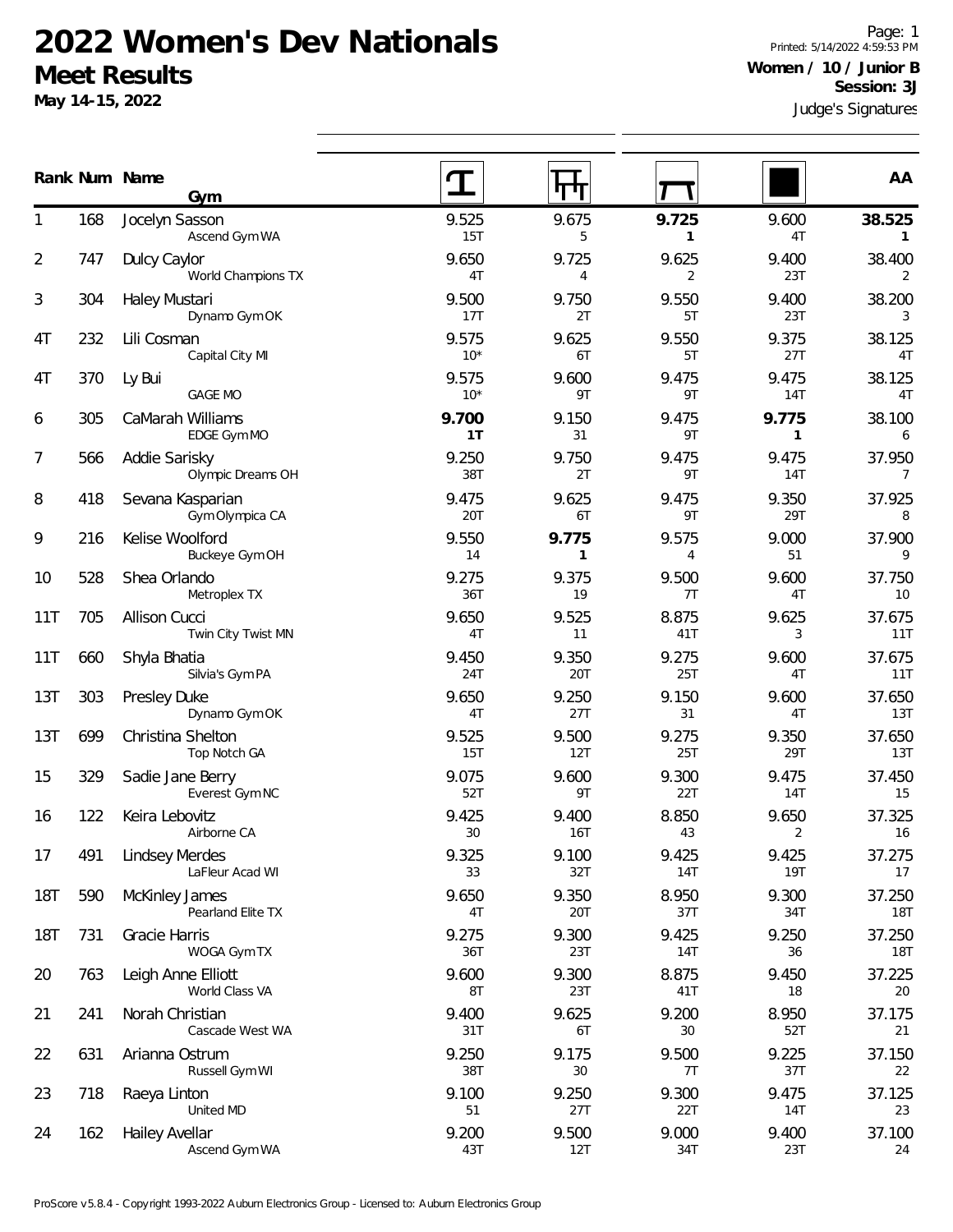## **2022 Women's Dev Nationals Meet Results**

**May 14-15, 2022**

Page: 2 Printed: 5/14/2022 4:59:53 PM **Women / 10 / Junior B Session: 3J**

|     |     | Rank Num Name<br>Gym                          |              | पाप          |                |                | AA            |
|-----|-----|-----------------------------------------------|--------------|--------------|----------------|----------------|---------------|
| 25T | 196 | Julia Cotter<br>Brestyan's MA                 | 9.300<br>34T | 9.000<br>37T | 9.350<br>$17*$ | 9.425<br>$19*$ | 37.075<br>25T |
| 25T | 286 | Morgan Jewell<br>Denton Gym TX                | 9.225<br>42  | 9.075<br>34  | 9.350<br>$17*$ | 9.425<br>$19*$ | 37.075<br>25T |
| 27T | 657 | Milana Sliusar<br>San Mateo CA                | 9.125<br>47T | 8.975<br>39T | 9.600<br>3     | 9.350<br>29T   | 37.050<br>27T |
| 27T | 479 | Julia Funaro<br>John's Academy CT             | 9.575<br>10T | 9.400<br>16T | 9.325<br>21    | 8.750<br>54    | 37.050<br>27T |
| 29  | 147 | Celeste Field<br>Apex Gym NY                  | 9.450<br>24T | 8.750<br>47  | 9.250<br>27T   | 9.550<br>10    | 37.000<br>29  |
| 30  | 518 | Isabella Ciolfi<br>Massachusetts Elite        | 9.700<br>1T  | 9.100<br>32T | 8.750<br>46T   | 9.350<br>29T   | 36.900<br>30  |
| 31  | 420 | Jada Kim<br>Gym Olympica CA                   | 9.500<br>17T | 9.025<br>36  | 9.000<br>34T   | 9.350<br>29T   | 36.875<br>31  |
| 32  | 324 | Dayana Nataren<br>Empire Gym TX               | 9.250<br>38T | 8.700<br>48  | 9.375<br>16    | 9.525<br>11T   | 36.850<br>32  |
| 33  | 320 | Molly Vandelune<br>Emerge Acad IA             | 9.450<br>24T | 8.525<br>51  | 9.450<br>13    | 9.400<br>23T   | 36.825<br>33  |
| 34  | 632 | Alianna Valdez<br>SCATS Gym CA                | 9.250<br>38T | 8.825<br>45  | 9.350<br>17T   | 9.375<br>27T   | 36.800<br>34  |
| 35  | 494 | <b>Sydney Seabrooks</b><br>LaFleur's Largo FL | 9.475<br>20T | 8.850<br>44  | 8.900<br>40    | 9.500<br>13    | 36.725<br>35  |
| 36  | 350 | Asia Reid<br>Flames Gym AZ                    | 9.500<br>17T | 8.775<br>46  | 8.825<br>44    | 9.600<br>4T    | 36.700<br>36  |
| 37  | 488 | Lila Couture<br>La Fleur's Tampa FL           | 8.975<br>55  | 9.400<br>16T | 9.250<br>27T   | 9.050<br>49T   | 36.675<br>37  |
| 38  | 335 | Bella Perri<br>Excalibur Gym VA               | 9.400<br>31T | 8.900<br>43  | 9.250<br>27T   | 9.050<br>49T   | 36.600<br>38  |
| 39  | 390 | <b>Avery Moss</b><br>Georgia Elite            | 9.125<br>47T | 9.475<br>15  | 8.450<br>52T   | 9.525<br>11T   | 36.575<br>39  |
| 40  | 215 | Carly Weinberg<br>Buckeye Gym OH              | 9.475<br>20T | 9.500<br>12T | 8.450<br>52T   | 9.100<br>45T   | 36.525<br>40  |
| 41T | 542 | Safiya Morgan<br>National Academy OR          | 9.600<br>8T  | 8.100<br>55  | 9.300<br>22T   | 9.425<br>19T   | 36.425<br>41T |
| 41T | 313 | Tori Hess<br>Elite Gym MA                     | 9.450<br>24T | 8.300<br>53  | 9.100<br>32    | 9.575<br>9     | 36.425<br>41T |
| 43T | 331 | Daelin Diaz-Luong<br>Everest Gym NC           | 8.875<br>56  | 9.275<br>26  | 8.925<br>39    | 9.225<br>37T   | 36.300<br>43T |
| 43T | 558 | Finley Jenkinson<br>Northpointe WA            | 9.150<br>46  | 9.225<br>29  | 8.975<br>36    | 8.950<br>52T   | 36.300<br>43T |
| 45  | 454 | Nia Thomas<br>Houston Gym Ctr TX              | 9.075<br>52T | 9.300<br>23T | 8.800<br>45    | 9.100<br>45T   | 36.275<br>45  |
| 46  | 503 | Maddie Stewart<br>Legacy Elite IL             | 9.675<br>3   | 8.625<br>49T | 9.350<br>17T   | 8.600<br>55    | 36.250<br>46  |
| 47  | 131 | Hailee Bowen<br>All American SD               | 9.450<br>24T | 9.050<br>35  | 8.550<br>51    | 9.175<br>42T   | 36.225<br>47  |
| 48  | 339 | <b>Bailee Norris</b><br>Flytz USA OH          | 9.000<br>54  | 9.350<br>20T | 8.750<br>46T   | 9.100<br>45T   | 36.200<br>48  |